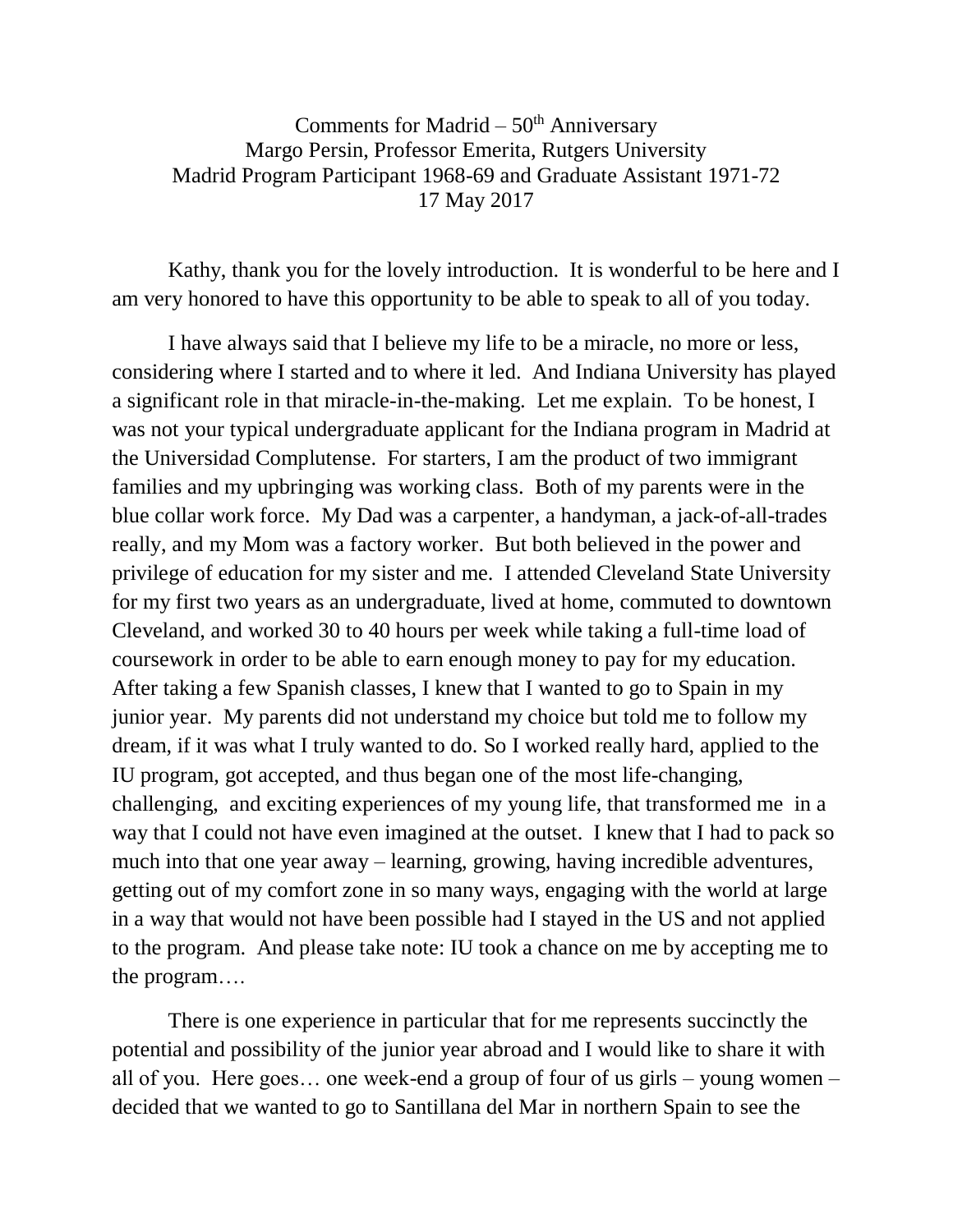Caves at Altamira, which at that time – in the late 1960's -- were still open to the public. Upon arrival in Santillana del Mar we went directly to the tourist office to inquire how we could get to the cave entrance, then hopped in a taxicab and made our way out of town to where the caves are located. Upon arrival we knocked on the door of the cave guide's cabin and stated that we wished to see the caves. We paid the entrance fee, at the time probably only a few pesetas, and then waited for him while he fetched a few items: his cap, a kerosene lantern, and a blanket.

 The group of us girls followed his shuffling footsteps and the play of the soft lantern light as we made our way deeper and deeper into the very dark, cool and slightly damp cave. Finally we arrived at a chamber in the cave network that was slightly larger with a higher ceiling. At that point the guide stopped, and then unfurled the blanket onto a mound of dirt in the center of the cave. He then pointed to it and told us to lie down on it. "Excuse me, what????!!!!" I thought. Then he told us again, to all lie down on the blanket together, and to LOOK UP, for he had something to show us. So we did as we were told, all of us huddled together, and then …. the show began!

 With the flickering light from his lantern he pointed out to us the drawings of bison and horses and antelopes and hands that had been traced thousands upon thousands of years ago. There was one drawing in particular that was pure magic. The guide demonstrated with the tilting of his lantern back and forth how the prehistoric artist had taken advantage of the contour of the rocky wall, so that with the shifting of light and shadow it appeared that a bison's chest was heaving, was panting with exertion and the animal's legs were running; it was a kinetic, threedimensional representation of the prehistoric beast. Wow! I was mesmerized by the beauty of that moment. But also I gradually became aware of what it means to be human, to be part of a tribe or a clan, to have virtually the same experience as those cave dwellers of thousands of years ago, and to be swept up in the course of time and history and art and culture. And it dawned on me, lying on that blanket in that dark cave with my friends around me, for that moment, that I too was part of it. I was part of it and that changed me. That experience introduced me to a view of the world, the flow of time and history, that enabled me to "see" in an entirely different way.